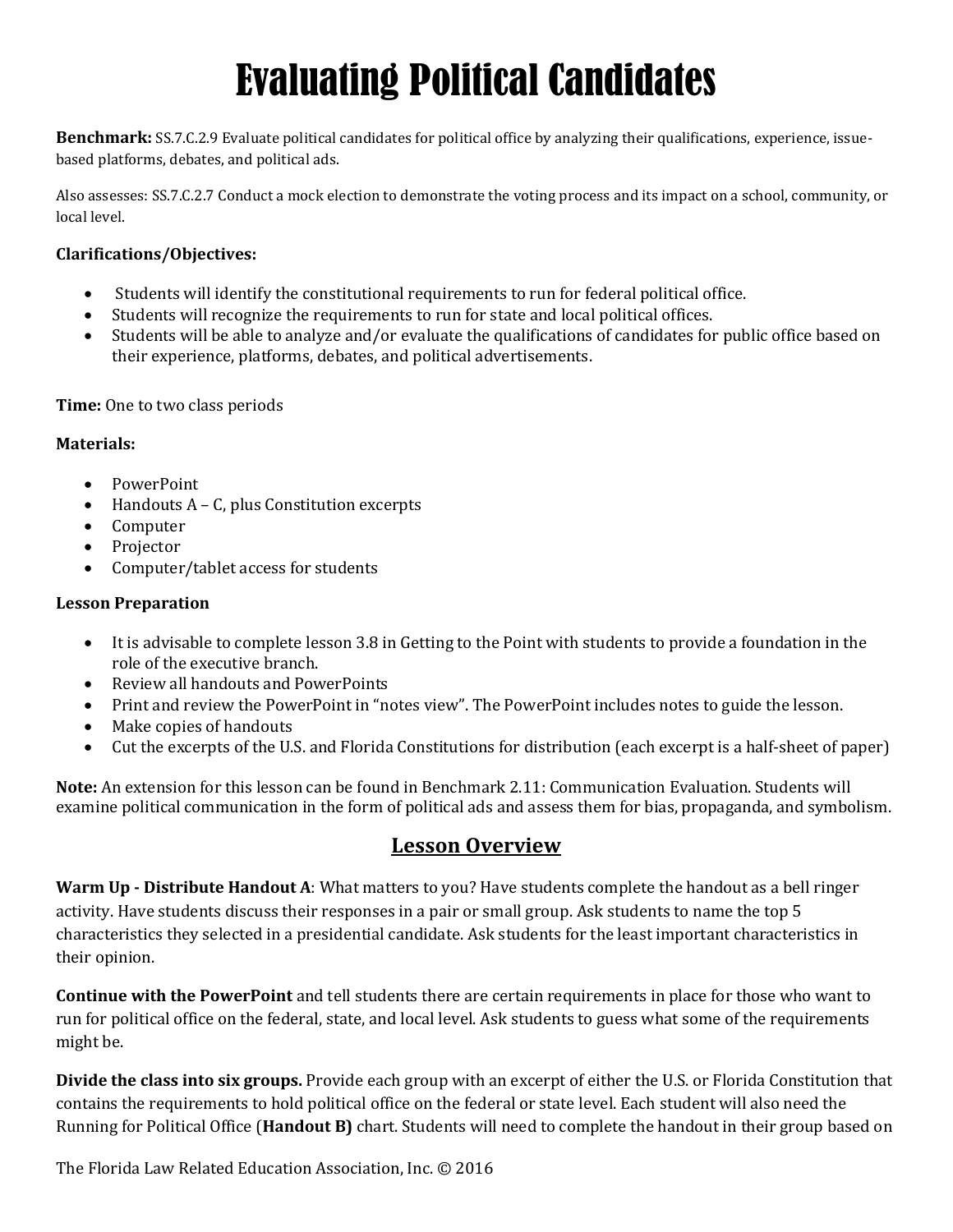the excerpt of the Constitution they received. Once they are finished, jigsaw the students into new small groups so they can share their answers to the handout. Debrief as a class using the teacher handout. If you have not previously reviewed the Getting to the Point lesson 3.8, it is important for students to know the duties of the President constitutionally before implementing the blind bio activity.

**Continue with the PowerPoint** by discussing what individuals should look for in a political candidate. The presentation will provide questions for consideration about the experience, platform, debates, and political advertisements of a candidate. The presentation will also provide an example comparing two fictional political advertisements and have students analyze which candidate, based on the information provided, is the most qualified. Be sure to utilize Getting to the Point lesson 3.8 (particularly as related to the executive branch) for background knowledge prior to implementing this activity in the classroom.

**Distribute Handout C.** Working individually, students will need to read through the biographies of the anonymous candidates. After evaluating the information provided, students should select the person they feel is the most qualified and the least qualified to serve as President of the United States. Students should highlight (underline or circle) the information they used to make their selections. *While the students are reading through the handout, create a chart with 10 columns labeled 1-10. After students make their selection, they should walk up front and place an M (most qualified) and L (least qualified) on the chart in the column for the appropriate candidate*. Debrief by discussing who the students have selected as the most qualified and the least qualified and revealing the identities of the candidates.

**Check for Understanding** The final slide will include a question from the End of Course Exam Item Specifications book. Have the students independently write down their answer and ask student to explain how they made their decision.

*Extension:* In order to reinforce the idea of evaluating candidates, have students consider the key issues during school, local, state, and federal elections. Have students participate in an election either at the school level or by participating in a Kids Voting initiative through a local organization.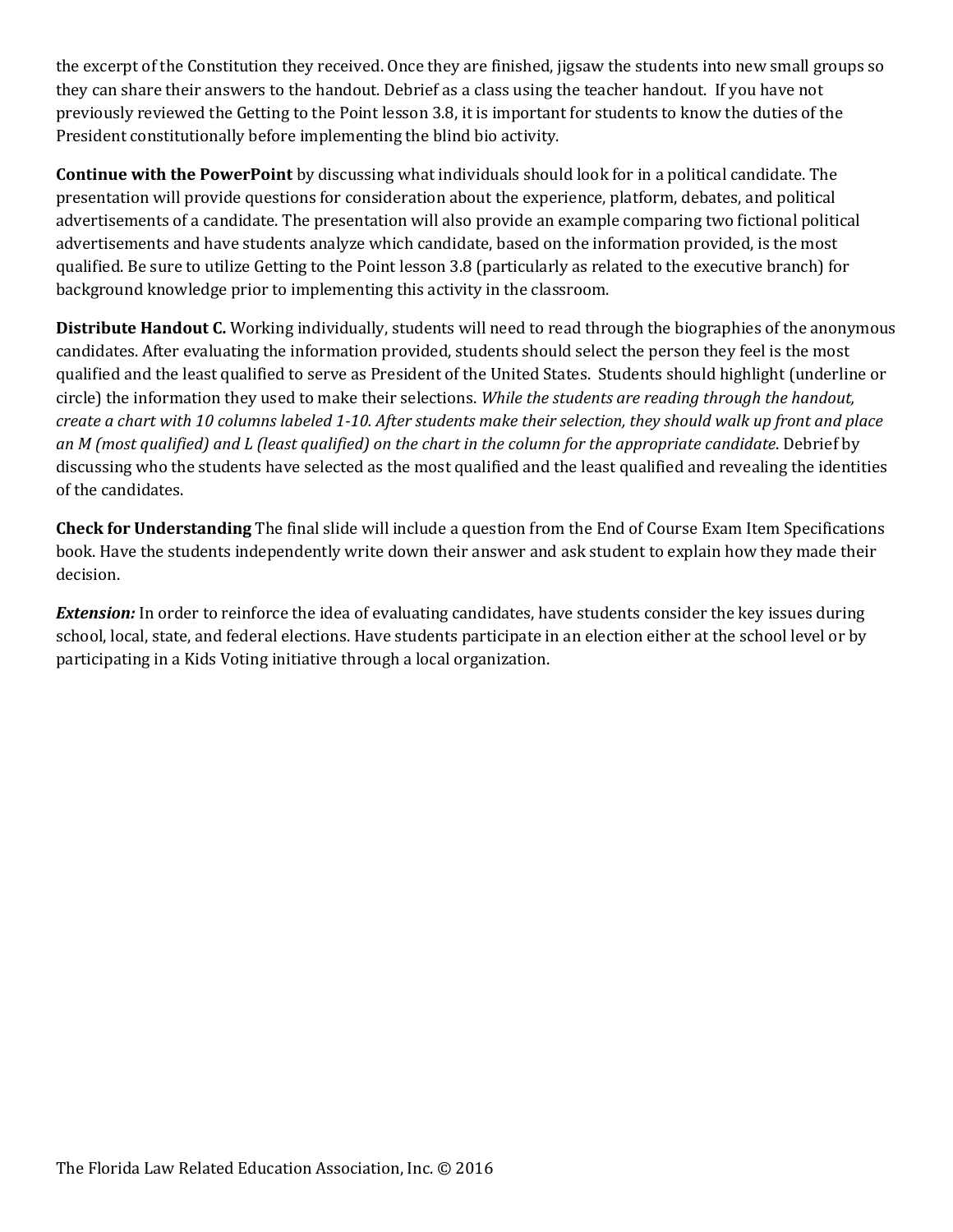### **What matters most?**

**Directions**: Select the top 5 characteristics you think are most important when considering a presidential candidate. Add any additional characteristics you would consider. Also cross out any characteristics listed below that you feel are not important when considering a presidential candidate.

| Age                                | <b>Family History</b>   |
|------------------------------------|-------------------------|
| Religion                           | Professionalism         |
| Gender                             | Ethnic Background       |
| <b>Educational Background</b>      | <b>Marital Status</b>   |
| Character                          | <b>Physical Health</b>  |
| Occupation                         | <b>Criminal History</b> |
| <b>Prior Government Experience</b> | <b>Military Service</b> |
| Personal Appearance                | Socio-Economic Status   |
|                                    |                         |

Other:

\_\_\_\_\_\_\_\_\_\_\_\_\_\_\_\_\_\_\_\_\_\_\_\_\_\_\_\_\_

\_\_\_\_\_\_\_\_\_\_\_\_\_\_\_\_\_\_\_\_\_\_\_\_\_\_\_\_\_

\_\_\_\_\_\_\_\_\_\_\_\_\_\_\_\_\_\_\_\_\_\_\_\_\_\_\_\_\_

\_\_\_\_\_\_\_\_\_\_\_\_\_\_\_\_\_\_\_\_\_\_\_\_\_\_\_\_\_

\_\_\_\_\_\_\_\_\_\_\_\_\_\_\_\_\_\_\_\_\_\_\_

\_\_\_\_\_\_\_\_\_\_\_\_\_\_\_\_\_\_\_\_\_\_\_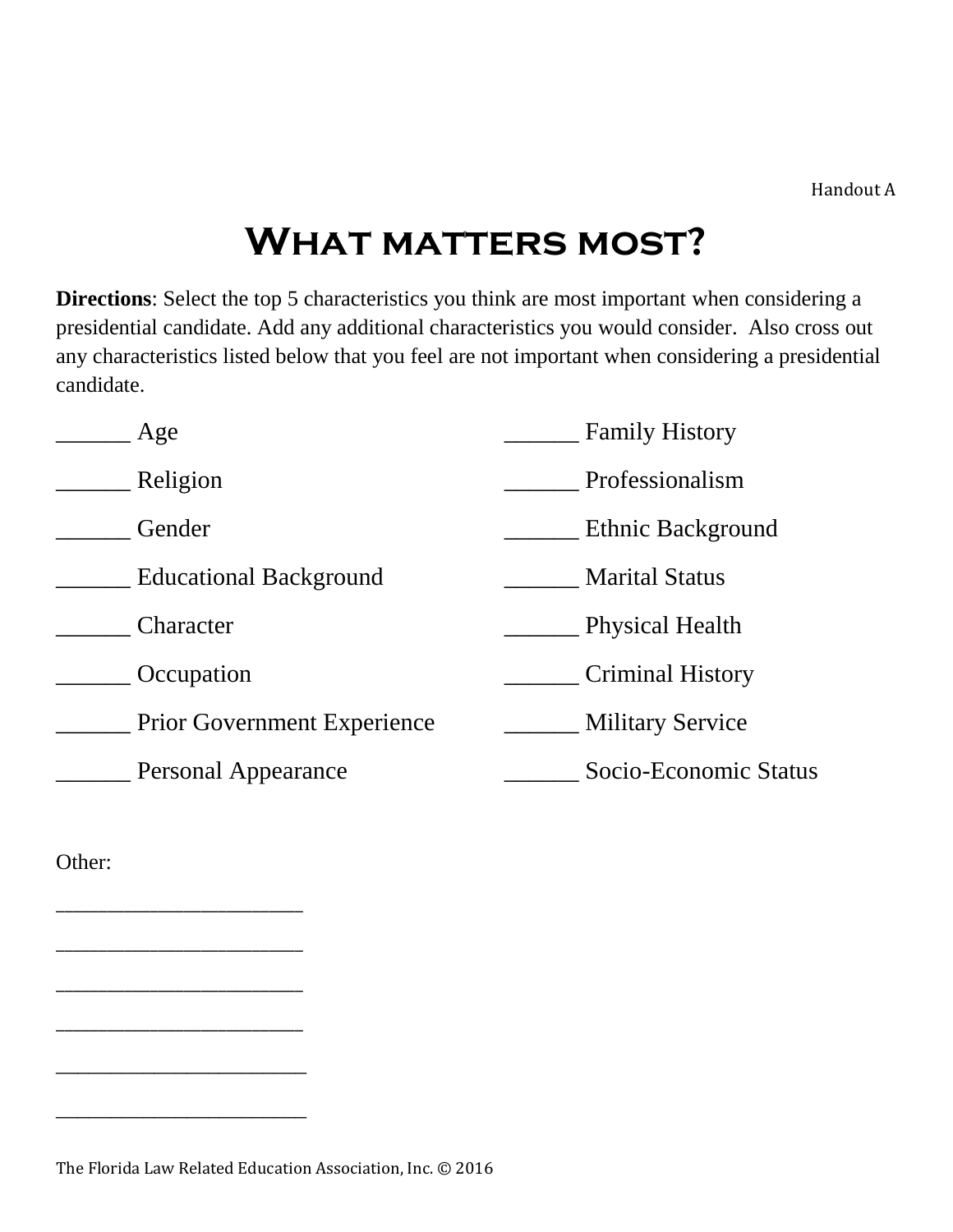Handout B

## Running for Political Office

|                                | <b>Constitutional Requirements</b>  | <b>Term length</b>       |
|--------------------------------|-------------------------------------|--------------------------|
| <b>Political Office</b>        | Age? Citizenship? Residency? Other? | How long can they serve? |
| <b>United States Senate</b>    |                                     |                          |
|                                |                                     |                          |
|                                |                                     |                          |
|                                |                                     |                          |
| <b>United States House of</b>  |                                     |                          |
| Representatives                |                                     |                          |
|                                |                                     |                          |
| President of the United States |                                     |                          |
|                                |                                     |                          |
|                                |                                     |                          |
|                                |                                     |                          |
| Florida Senate                 |                                     |                          |
|                                |                                     |                          |
|                                |                                     |                          |
|                                |                                     |                          |
| Florida House of               |                                     |                          |
| Representatives                |                                     |                          |
|                                |                                     |                          |
|                                |                                     |                          |
|                                |                                     |                          |
| Florida Governor               |                                     |                          |
|                                |                                     |                          |
|                                |                                     |                          |
|                                |                                     |                          |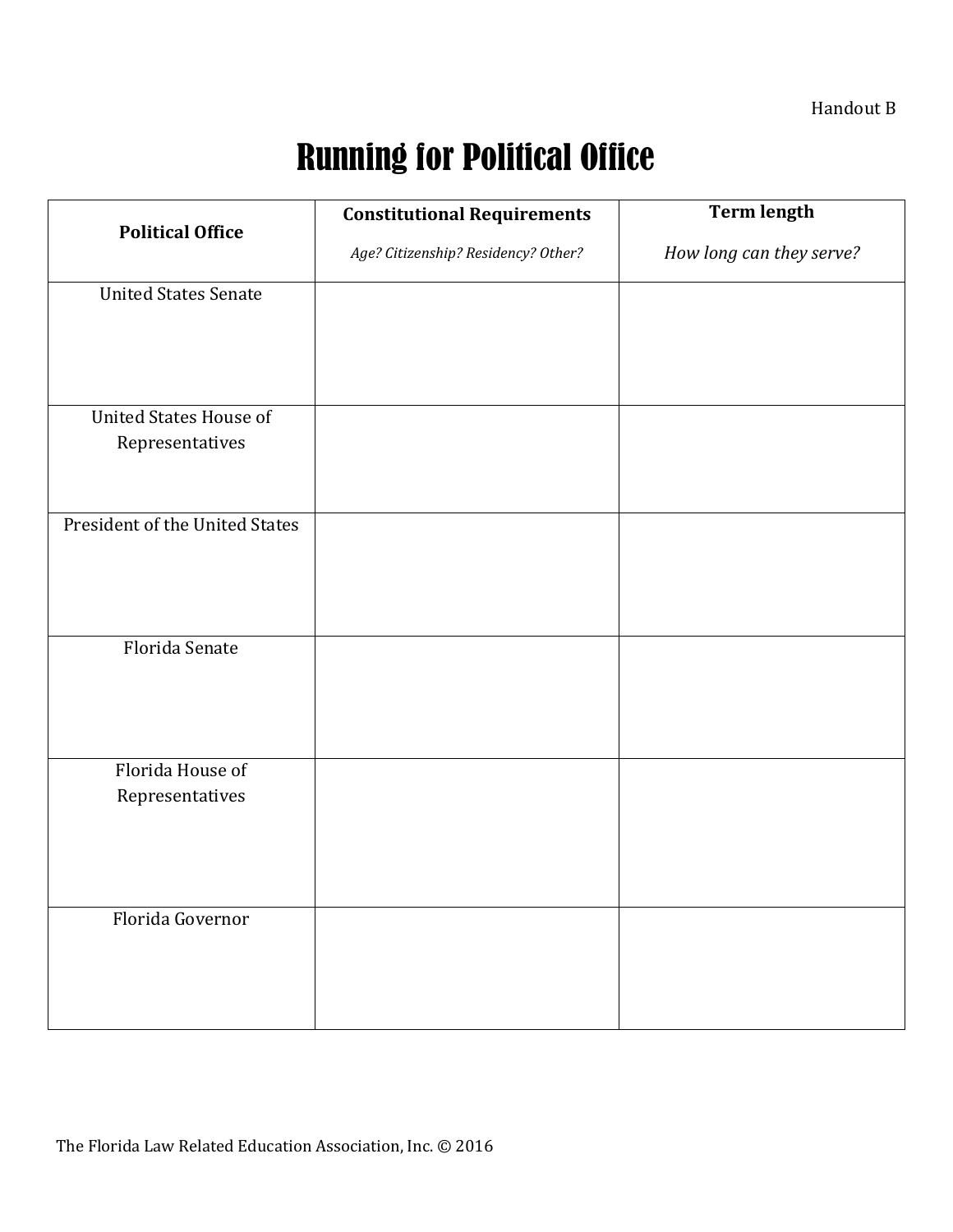#### **Excerpt from the U.S. Constitution**

#### **Article I , Section 2: The United States House of Representatives**

Section 2

The House of Representatives shall be composed of Members chosen every second Year by the People of the several States, and the Electors in each State shall have the Qualifications requisite for Electors of the most numerous Branch of the State Legislature.

No Person shall be a Representative who shall not have attained to the Age of twenty five Years, and been seven Years a Citizen of the United States, and who shall not, when elected, be an Inhabitant of that State in which he shall be chosen.

#### **Excerpt from the U.S. Constitution**

#### **Article I , Section 3: The United States Senate**

Section 3

The Senate of the United States shall be composed of two Senators from each State, chosen by the Legislature thereof for six Years; and each Senator shall have one Vote.

Immediately after they shall be assembled in Consequence of the first Election, they shall be divided as equally as may be into three Classes. The Seats of the Senators of the first Class shall be vacated at the Expiration of the second Year, of the second Class at the Expiration of the fourth Year, and of the third Class at the Expiration of the sixth Year, so that one third may be chosen every second Year; and if Vacancies happen by Resignation, or otherwise, during the Recess of the Legislature of any State, the Executive thereof may make temporary Appointments until the next Meeting of the Legislature, which shall then fill such Vacancies.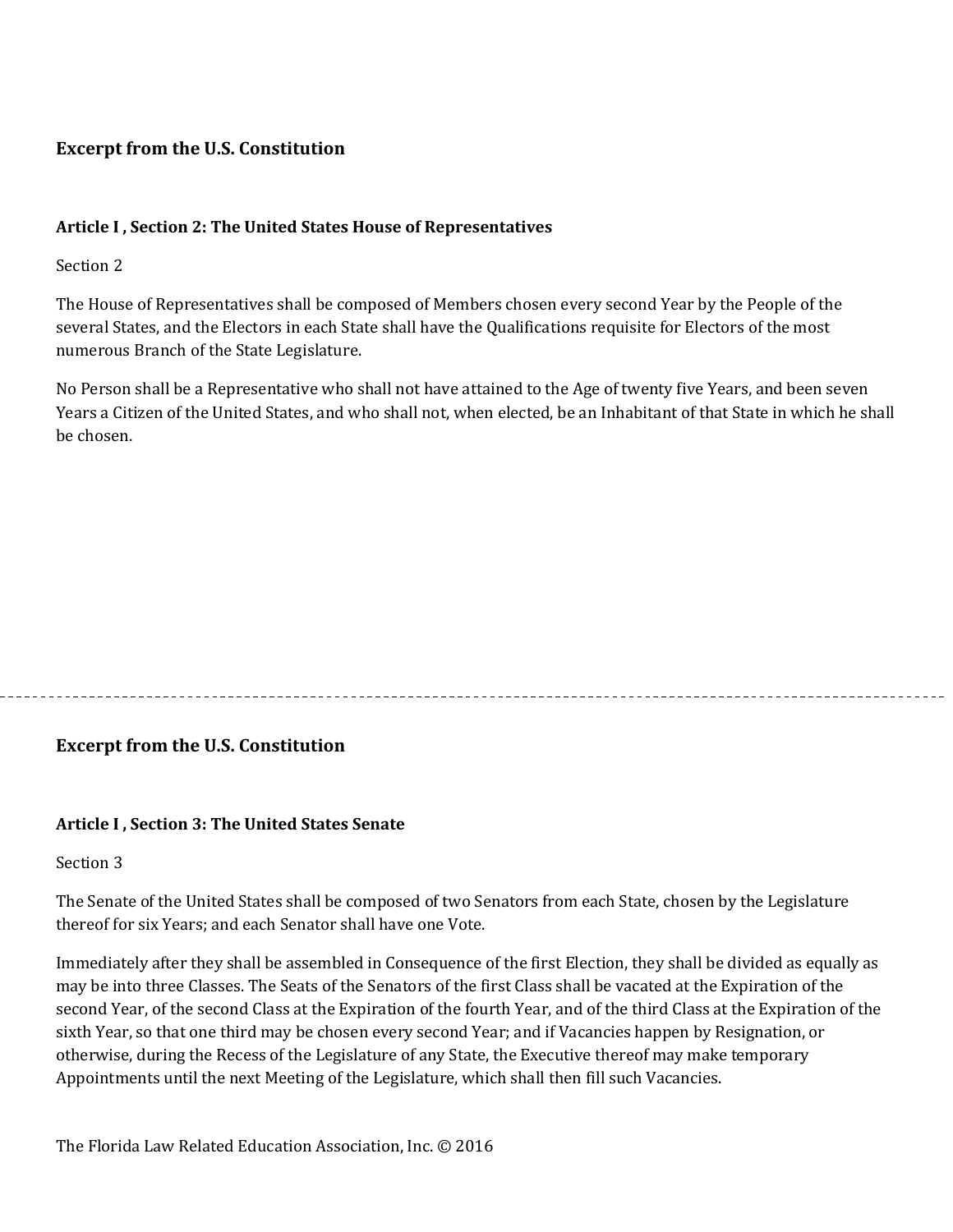No Person shall be a Senator who shall not have attained to the Age of thirty Years, and been nine Years a Citizen of the United States, and who shall not, when elected, be an Inhabitant of that State for which he shall be chosen.

#### **Excerpt from the U.S. Constitution**

#### **Article II , Section 1: President of the United States**

Section 1

The executive Power shall be vested in a President of the United States of America. He shall hold his Office during the Term of four Years, and, together with the Vice President, chosen for the same Term, be elected…

No Person except a natural born Citizen, or a Citizen of the United States, at the time of the Adoption of this Constitution, shall be eligible to the Office of President; neither shall any Person be eligible to that Office who shall not have attained to the Age of thirty five Years, and been fourteen Years a Resident within the United States.

In Case of the Removal of the President from Office, or of his Death, Resignation, or Inability to discharge the Powers and Duties of the said Office, the Same shall devolve on the Vice President, and the Congress may by Law provide for the Case of Removal, Death, Resignation or Inability, both of the President and Vice President, declaring what Officer shall then act as President, and such Officer shall act accordingly, until the Disability be removed, or a President shall be elected.

**Excerpt from the Florida Constitution**

#### **Article III, Section 15: Florida Senators**

Terms and qualifications of legislators.—

(a) SENATORS. Senators shall be elected for terms of four years, those from odd-numbered districts in the years the numbers of which are multiples of four and those from even-numbered districts in even-numbered years the numbers of which are not multiples of four; except, at the election next following a reapportionment, some senators shall be elected for terms of two years when necessary to maintain staggered terms.

(c) QUALIFICATIONS. Each legislator shall be at least twenty-one years of age, an elector and resident of the district from which elected and shall have resided in the state for a period of two years prior to election.

#### **Article VI, Section 4: Disqualifications**

No person may appear on the ballot for re-election to any of the following offices:

- (1) Florida representative,
- (2) Florida senator,
- (3) Florida Lieutenant governor,
- (4) any office of the Florida cabinet,
- (5) U.S. Representative from Florida, or
- (6) U.S. Senator from Florida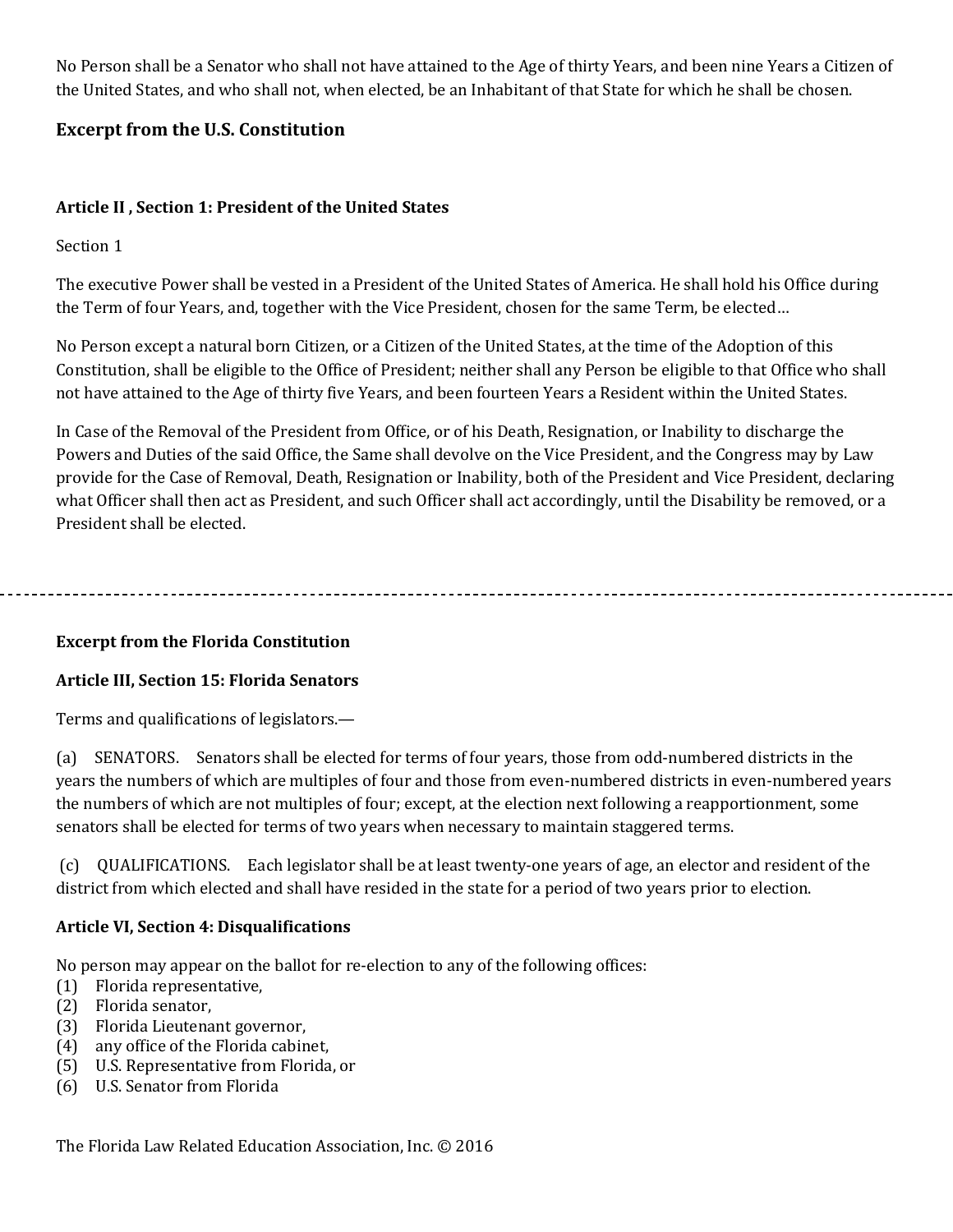if, by the end of the current term of office, the person will have served (or, but for resignation, would have served) in that office for eight consecutive years.

#### **Excerpt from the Florida Constitution**

#### **Article III, Section 15: Florida House of Representatives**

Terms and qualifications of legislators.—

(b) REPRESENTATIVES. Members of the House of Representatives shall be elected for terms of two years in each even-numbered year.

(c) QUALIFICATIONS. Each legislator shall be at least twenty-one years of age, an elector and resident of the district from which elected and shall have resided in the state for a period of two years prior to election.

#### **Article VI, Section 4: Disqualifications**

No person may appear on the ballot for re-election to any of the following offices:

- (1) Florida representative,
- (2) Florida senator,
- (3) Florida Lieutenant governor,
- (4) any office of the Florida cabinet,
- (5) U.S. Representative from Florida, or
- (6) U.S. Senator from Florida

if, by the end of the current term of office, the person will have served (or, but for resignation, would have served) in that office for eight consecutive years.

#### **Excerpt from the Florida Constitution**

#### **Article IV, Section 5: Governor of Florida**

Election of governor, lieutenant governor and cabinet members; qualifications; terms.—

(a) At a state-wide general election in each calendar year the number of which is even but not a multiple of four, the electors shall choose a governor and a lieutenant governor and members of the cabinet each for a term of four years beginning on the first Tuesday after the first Monday in January of the succeeding year. In primary elections, candidates for the office of governor may choose to run without a lieutenant governor candidate. In the general election, all candidates for the offices of governor and lieutenant governor shall form joint candidacies in a manner prescribed by law so that each voter shall cast a single vote for a candidate for governor and a candidate for lieutenant governor running together.

(b) When elected, the governor, lieutenant governor and each cabinet member must be an elector not less than thirty years of age who has resided in the state for the preceding seven years. The attorney general must have been a member of the bar of Florida for the preceding five years. No person who has, or but for resignation would have,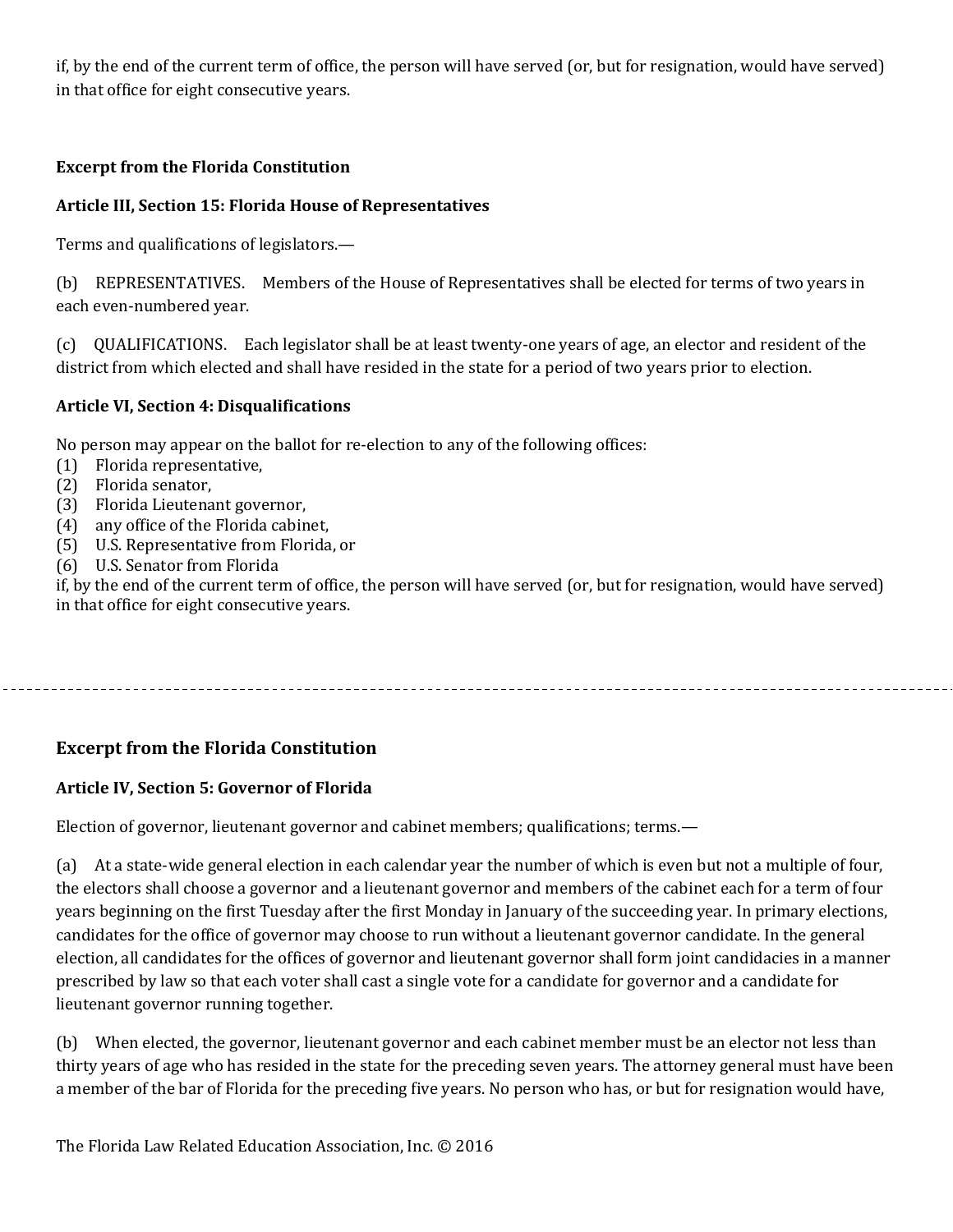served as governor or acting governor for more than six years in two consecutive terms shall be elected governor for the succeeding term.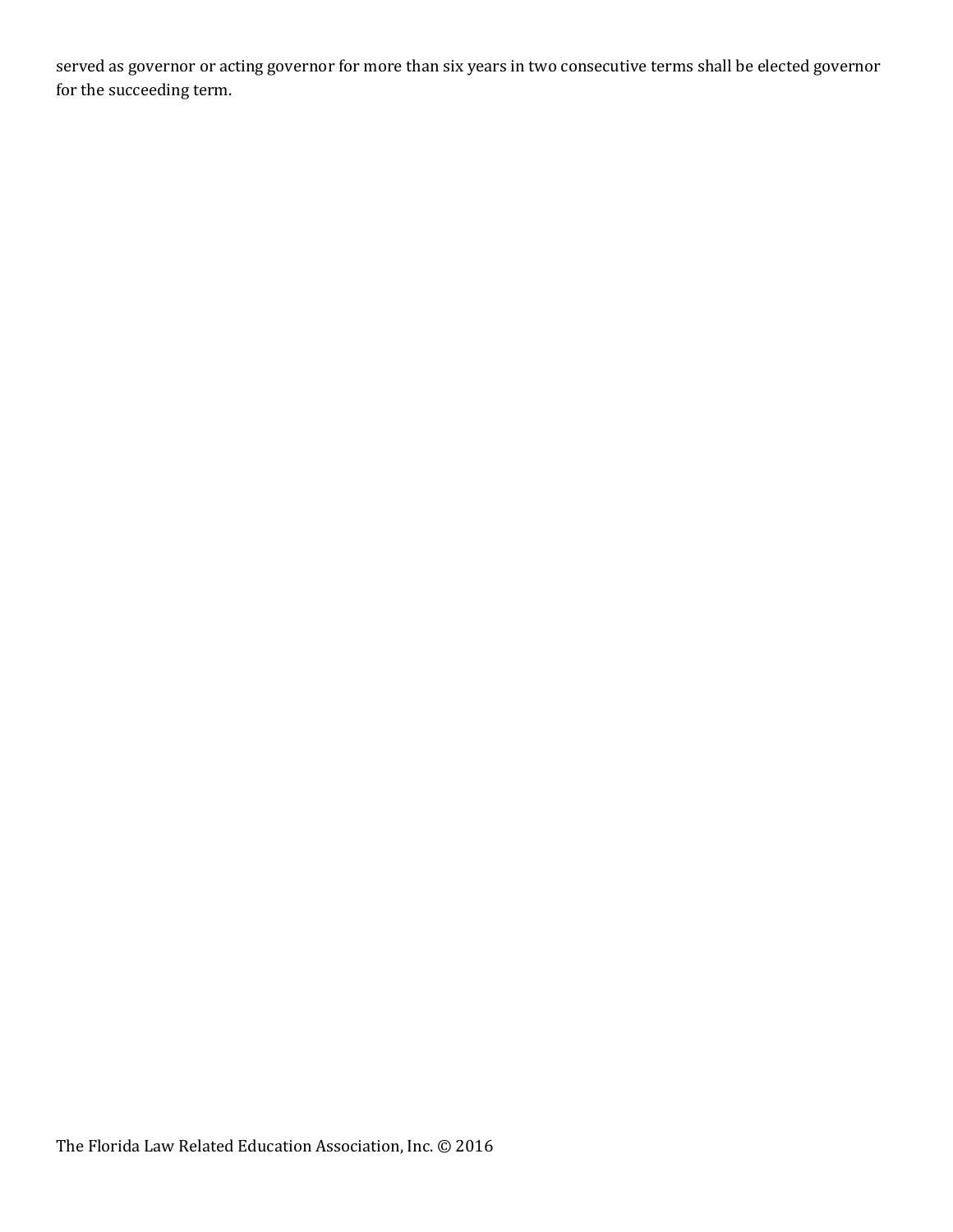### **Evaluating Presidential Candidates**

**Directions:** Read each of the following biographies. Based on the information given, select the person you believe is the **most qualified** to serve as president and the person **least qualified** to serve as president. Highlight or circle the information in the biography of the most qualified and least qualified that led you to select them.

[Note: "Age as of this date" in the data refers to the point in each candidate's career at which he or she had accomplished all the activities listed in the data.]

#### **Candidate 1**

**Colleges Attended:** None (private secondary school in England) **Religion:** Episcopal **Career (Major Occupations):** Teacher, journalist, member of a labor union, delegate to the United Nations General Assembly and chairman of the United Nations Commission on Human Rights, endorsed by a president for the Nobel Peace Prize, Noted public speaker **Married:** 40 years **Children:** 6 **Age as of this date**: 65 **Special Note:** uncle served as President of the United States

#### **Candidate 2**

**Colleges Attended:** Morehouse College, B.A. Crozer Theological Seminary, B.D.; Boston University, Ph.D. **Religion:** Protestant **Career (Major Occupations):** Pastor, leader of a civil rights movement; President of a civil rights organization, Noted public speaker **Married:** 15 years **Children:** 4 **Age as of this date:** 37 **Special Note:** 1 of 10 outstanding men of the year according to *Time* magazine; Nobel Prize winner; arrested on numerous occasions for political activism

**Candidate 3 Colleges Attended:** Wharton School of Finance, Fordham University, B.S. **Religion:** Presbyterian **Career (Major Occupations):** billionaire real estate developer, businessperson **Married:** 3 times, 2 divorces **Children:** 5 **Age as of this date:** 70 **Special Note:** Attended New York Military Academy for high school

**Candidate 4 Colleges Attended:** University of Delaware, Syracuse University Law School J.D. **Religion:** Roman Catholic **Career (Major Occupations):** city council member, lawyer, United States Senator, served as a U.S. Vice President **Married:** 37 years, second wife **Children:** 4 **Age as of this date:** 73 **Special note:** served 37 years in the United States Senate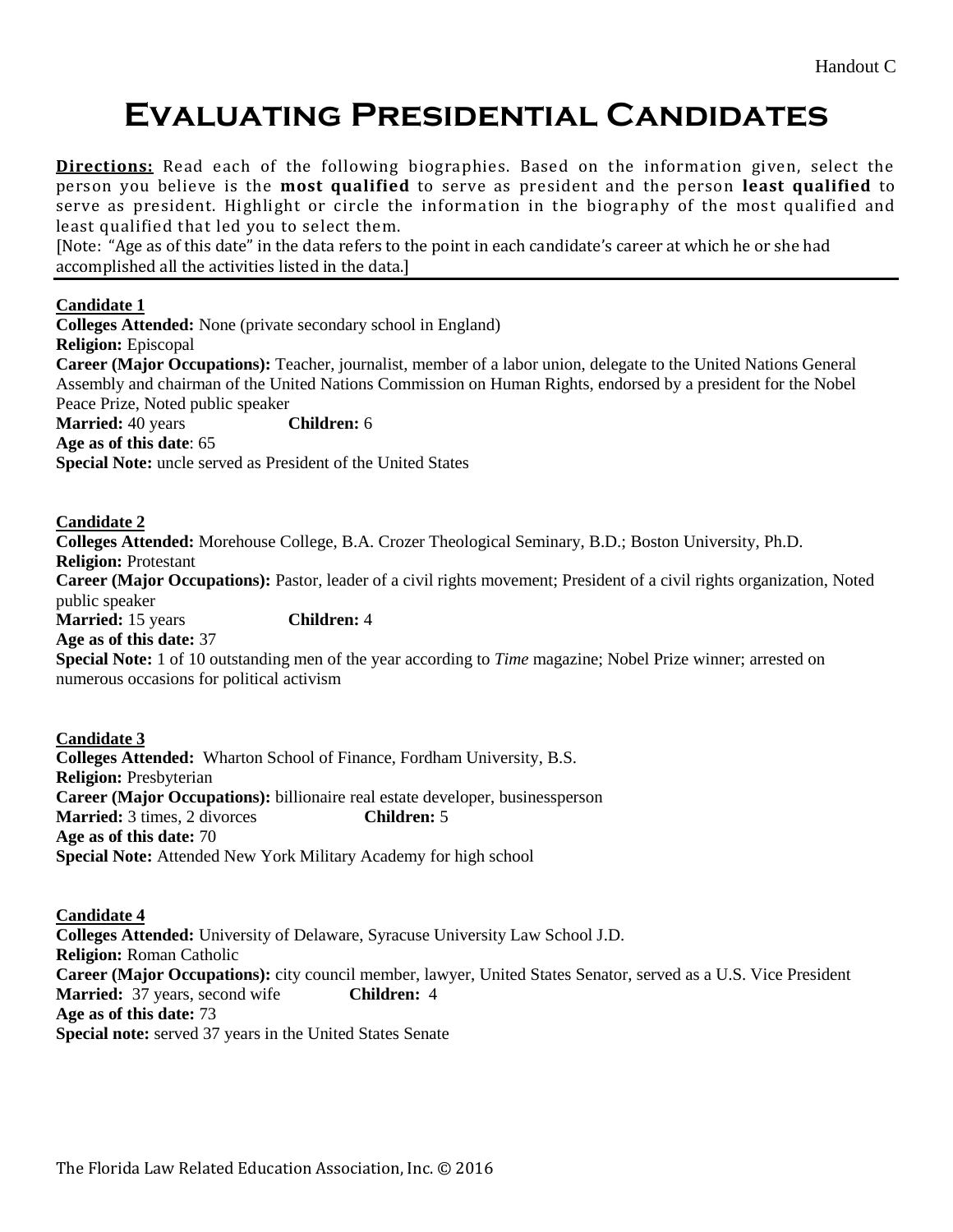#### **Candidate 5**

**Colleges Attended:** City College of New York, B.S., George Washington University, MBA **Religion:** Episcopalian **Career (Major Occupations):** decorated military officer, appointed Chairman of the Joint Chiefs of Staff, served as U.S. Secretary of State **Married:** 53 years **Children:** 3 **Age as of this date:** 79 **Special Note:** unanimously confirmed by the U.S. Senate for the position of U.S. Secretary of State

#### **Candidate 6**

**Colleges Attended:** Princeton University, B.S., Harvard University Law School, J.D. **Religion:** Protestant Christian **Career (Major Occupations):** attorney, assistant to the mayor**,** Assistant Commissioner of Planning and Development for the city, nonprofit executive director, Associate Dean of Student Services, Vice President for Community and External Affairs at a medical center **Married:** 23 years **Children:** 2 **Age as of this date:** 52 **Special note:** married to a former U.S. Senator

**Candidate 7 Colleges Attended:** Harvard University, A.B., Hebrew University of Jerusalem **Religion:** Jewish **Career (Major Occupations):** Actress; philanthropist; advocate **Married:** 3 years **Children:** 1 **Age as of this date:** 35 **Special Note:** Dual citizenship, United States and Israel; guest lecturer at Columbia University in terrorism and counterterrorism

#### **Candidate 8**

**Colleges Attended:** Tarkio College, University of Florida B.S., University of Miami, J.D. **Religion:** Roman Catholic **Career (Major Occupations):** city commissioner; state representative; state Speaker of the House; served in United States Senate **Married:** 17 years **Children:** 4 **Age as of this date:** 45 **Special Note:** first generation American

#### **Candidate 9**

**Colleges Attended:** University of Texas at Austin, B.A. **Religion:** United Methodist **Career (Major Occupations):** real estate developer; real estate broker; former Governor **Married:** 41 years **Children:** 3 **Age as of this date:** 63 **Special Note:** from a prominent political family, taught English as a second language in Mexico, studied Latin American affairs in college

#### **Candidate 10**

**Colleges Attended:** Wellesley College B.S., Yale University J.D. **Religion:** United Methodist **Career (Major Occupations):** Attorney; university professor; named one of the 100 most powerful lawyers in America by the *National Law Journal*; co-founded children's advocacy group, author; U.S. Senator; Secretary of State **Married:** 40 years **Children:** 1 **Age as of this date:** 68 **Special Note:** attempted to join the Marine Corps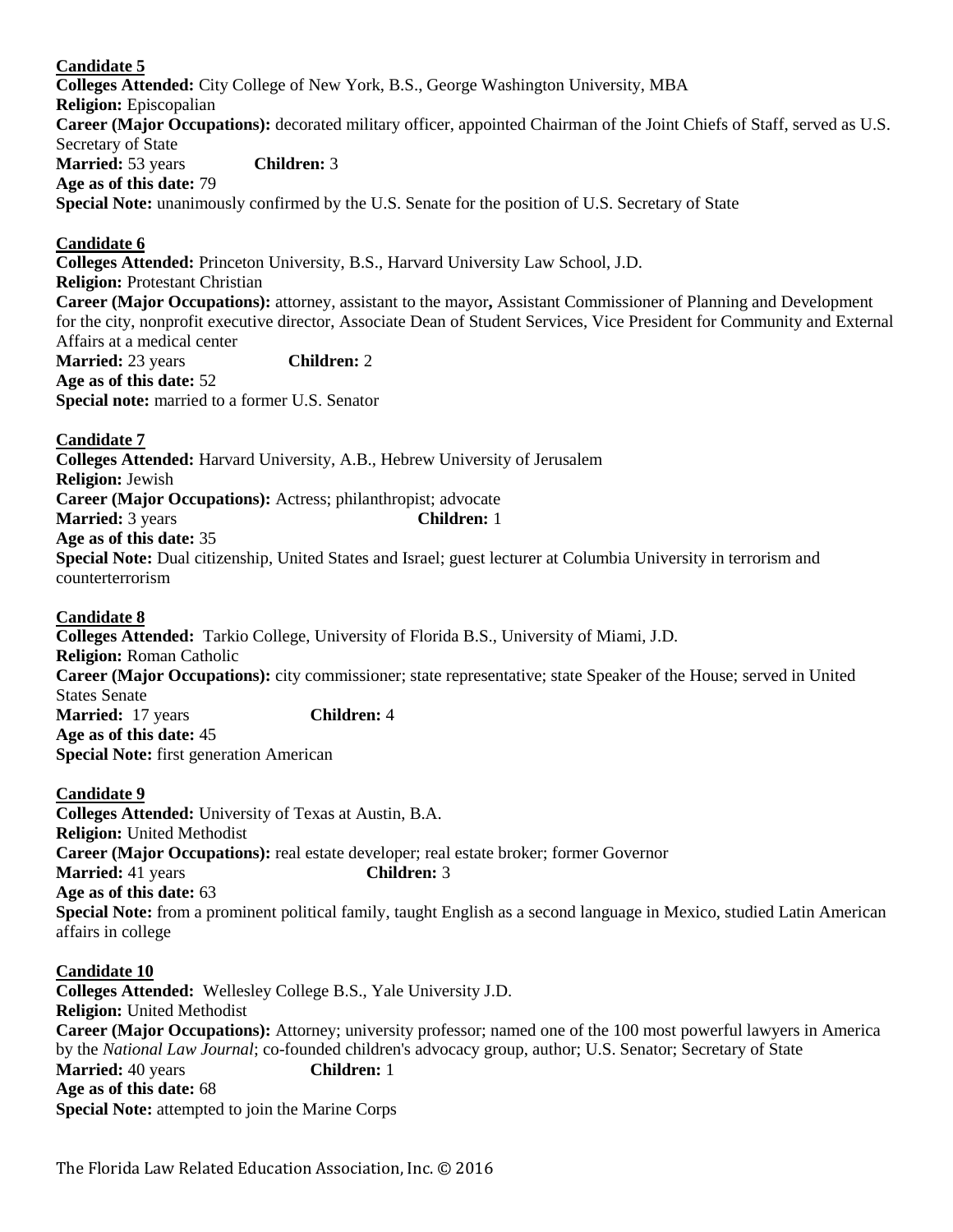## Running for Political Office

|                                  | <b>Constitutional Requirements</b>                                                                                                               | <b>Term length</b>                                                                                                                                                        |
|----------------------------------|--------------------------------------------------------------------------------------------------------------------------------------------------|---------------------------------------------------------------------------------------------------------------------------------------------------------------------------|
| <b>Political Office</b>          | Age? Citizenship? Residency? Other?                                                                                                              | How long can they serve?                                                                                                                                                  |
| <b>United States Senate</b>      | At least 30 years old                                                                                                                            | 6-year term                                                                                                                                                               |
|                                  | Citizen of the U.S. for at least 9 years                                                                                                         |                                                                                                                                                                           |
|                                  | Must reside in the state they wish to<br>represent at the time of election                                                                       | No term limits                                                                                                                                                            |
| <b>United States House of</b>    | At least 25 years old                                                                                                                            | 2-year term                                                                                                                                                               |
| Representatives                  | Citizen of the U.S. for at least 7 years                                                                                                         | No term limits                                                                                                                                                            |
|                                  | Must reside in the state they wish to<br>represent at the time of election                                                                       |                                                                                                                                                                           |
|                                  | At least 35 years old                                                                                                                            | 4-year term, limited to 2 terms or a                                                                                                                                      |
| President of the United States   | Natural born citizen of the United                                                                                                               | total of up to 10 years*                                                                                                                                                  |
|                                  | <b>States</b><br>Must have been a resident of the U.S.<br>for 14 years                                                                           | *A 10-year term is possible if a<br>person assumes the presidency with<br>2 years or less remaining in the<br>Presidency, along with two full<br>terms (See Amendment 22) |
| Florida Senate                   | At least 21 years old                                                                                                                            | 4-year term                                                                                                                                                               |
|                                  | Elector (voter) and resident of the<br>district from which they are elected<br>Resided in the state for a period of 2<br>years prior to election | 8 consecutive years total<br>Fl. Constitution: Article III, Section 13<br>Article VI, Section 4                                                                           |
|                                  | At least 21 years old                                                                                                                            | 2-year term                                                                                                                                                               |
| Florida House of Representatives | Elector (voter) and resident of the<br>district from which they are elected<br>Resided in the state for a period of 2<br>years prior to election | 8 consecutive years total<br>Fl. Constitution: Article III, Section 13<br>Article VI, Section 4                                                                           |
| Florida Governor                 | At least 30 years old                                                                                                                            | 4-year term                                                                                                                                                               |
|                                  | Must have resided in the state of<br>Florida for at least the preceding seven<br>years                                                           | No one who has served as governor<br>for more than six years in two<br>consecutive terms can be eligible for<br>another term                                              |